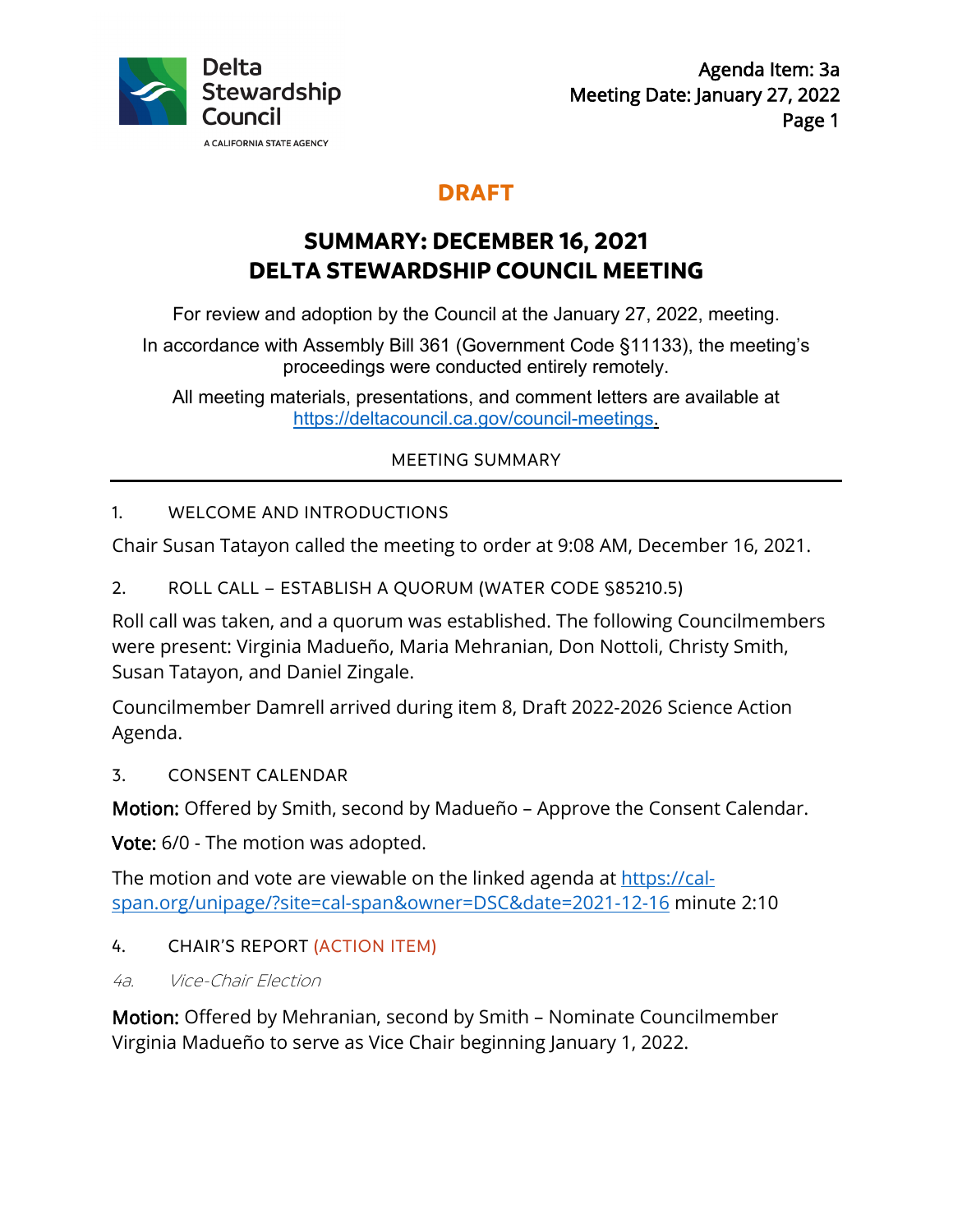Vote: 5/1 - The motion was adopted, and Councilmember Madueño accepted the nomination (Mehranian, Nottoli, Smith, Tatayon, Zingale). Councilmember Madueño voted no.

 Chair Tatayon shared a brief overview of a documentary about California's complex water infrastructure, River's End, California's Latest Water War. For additional information, visit<https://www.riversendfilm.com>/.

The motion and vote are viewable on the linked agenda at <u>https://cal-</u> span.org/unipage/?site=cal-span&owner=DSC&date=2021-12-16 minute 03:31.

#### 5. PUBLIC COMMENT

There was no public comment.

The item is viewable on the linked agenda at <https://cal-span.org/unipage/?site=cal>span&owner=DSC&date=2021-12-16 minute 7:12.

## 6. EXECUTIVE OFFICER'S REPORT (INFORMATION ITEM)

 Executive Officer Jessica Pearson announced that the Council posted proposed Council's website, and comments can be submitted to revisions to the Council's Appeals Procedures on December 10 for a 90-day public comment period, ending on March 7, 2022. The proposed amendments are on the [procedures@deltacouncil.ca.gov.](mailto:procedures@deltacouncil.ca.gov)

 Project. The letter stated that Solano County, the Department of Water Resources Restoration and Flood Improvement Project in 2021. The Council received a letter from Solano County Supervisor John Vasquez regarding the Lookout Slough Tidal Habitat Restoration and Flood Improvement (DWR), and the Department of Fish and Wildlife have entered into a Memorandum of Understanding to collaborate and identify opportunities to expand and enhance recreation within the Cache Slough region. This effort relates to recreational access, which was one of the issues before the Council in the appeal of the certification of consistency with the Delta Plan for the DWR's Lookout Slough Tidal Habitat

 The Council also sent a letter to the West Sacramento Area Flood Control Agency for the Yolo Bypass East Levee Project. The letter outlines Delta Plan policies that regarding the Draft Supplemental Environmental Assessment/Initial Study (EA/IS) may apply to the project and invites the project proponents to meet with Council staff in early consultation.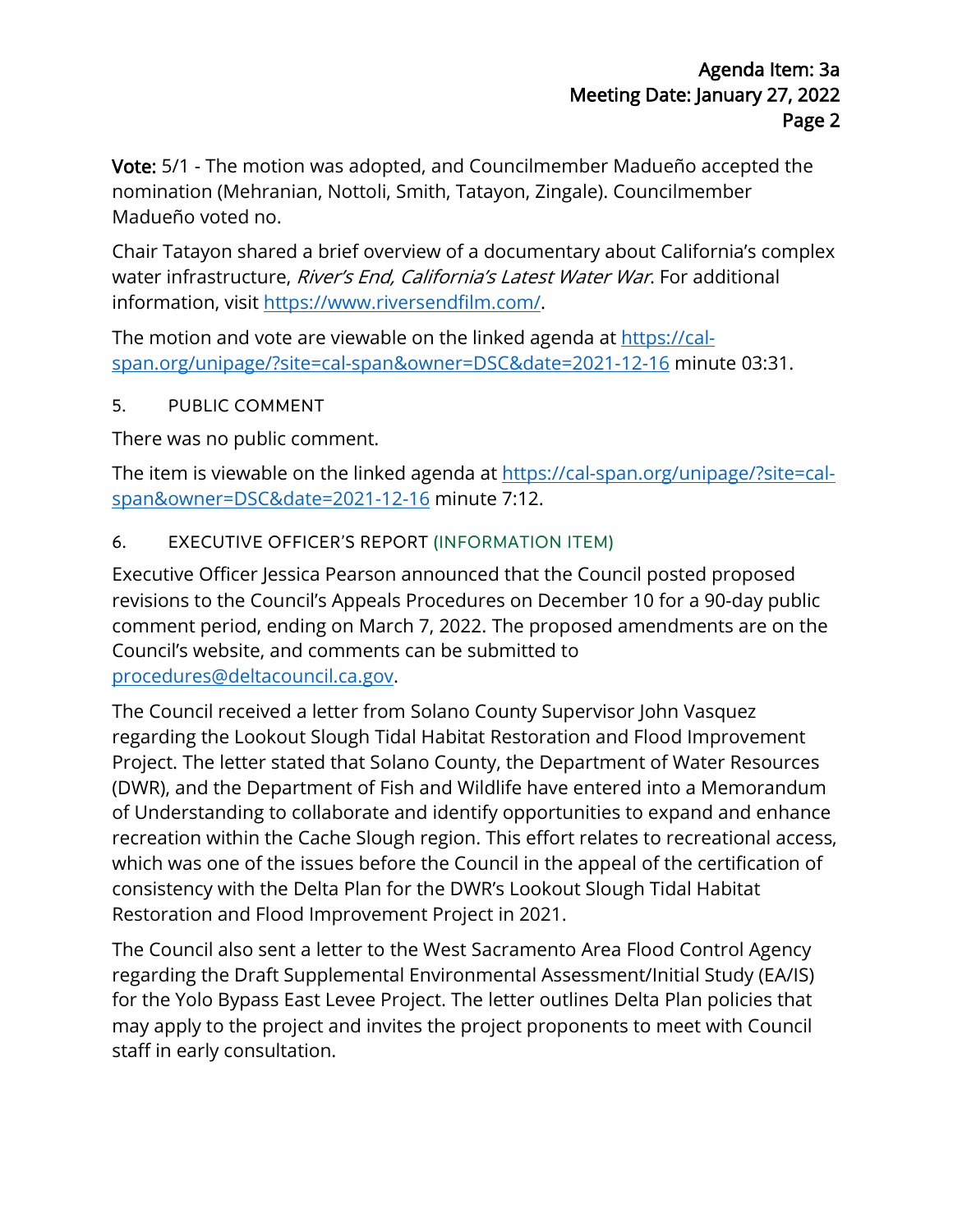Pearson made one personnel announcement. Erin Mullin has been promoted to Supervising Water Resources Engineer in the Planning and Performance Division.

 The Outreach Highlights Report and the Active Projects List were provided to the Council in writing.

6a. Legal Update (Information Item)

There was no Legal Update.

6b. Legislative Update (Information Item)

There was no Legislative Update

6c. Delta Adapts Adaptation Strategy Status Update (Information Item)

Assistant Planning Director Harriet Ross gave an update on the ongoing process to develop the second phase of Delta Adapts, the climate adaptation strategy for the Delta region.

The Executive Officer's Report is viewable on the linked agenda at <u>https://cal-</u> span.org/unipage/?site=cal-span&owner=DSC&date=2021-12-16 minute 7:26.

## 7. LEAD SCIENTIST'S REPORT (INFORMATION ITEM)

mechanisms or how generalizable the results are. Delta Lead Scientist Dr. Laurel Larsen discussed a recently published paper by Frantzich et al., which investigates whether the use of managed flow pulses throughout the north Delta's Cache Slough Complex could improve habitat and generate food for fish such as the Delta smelt. The results show that an experimental flow pulse in 2016 generated multiple benefits for downstream habitats. Still, more work is needed to understand better the underlying

Dr. Larsen gave an overview of the previous Delta Lead Scientist Ask Me Anything (AMA) presentation. Archives of all sessions are available for viewing at the Council's Instagram page (@deltastewardshipcouncil). The next AMA is January 31, 2022.

 Delta Science Program staff released the draft 2022-2026 Science Action Agenda (SAA). The Delta Science Program sought feedback on the draft SAA during the review period, which closed on January 21, 2022. Input from the review period will be considered when revising the final SAA, anticipated by Spring 2022. To learn more, please visit [https://scienceactionagenda.deltacouncil.ca.gov/](https://scienceactionagenda.deltacouncil.ca.gov) or email [SAA@deltacouncil.ca.gov](mailto:SAA@deltacouncil.ca.gov) 

 Analysis and Synthesis (NCEAS), provided high-quality training in synthetic data The Delta Science Program, in partnership with the National Center for Ecological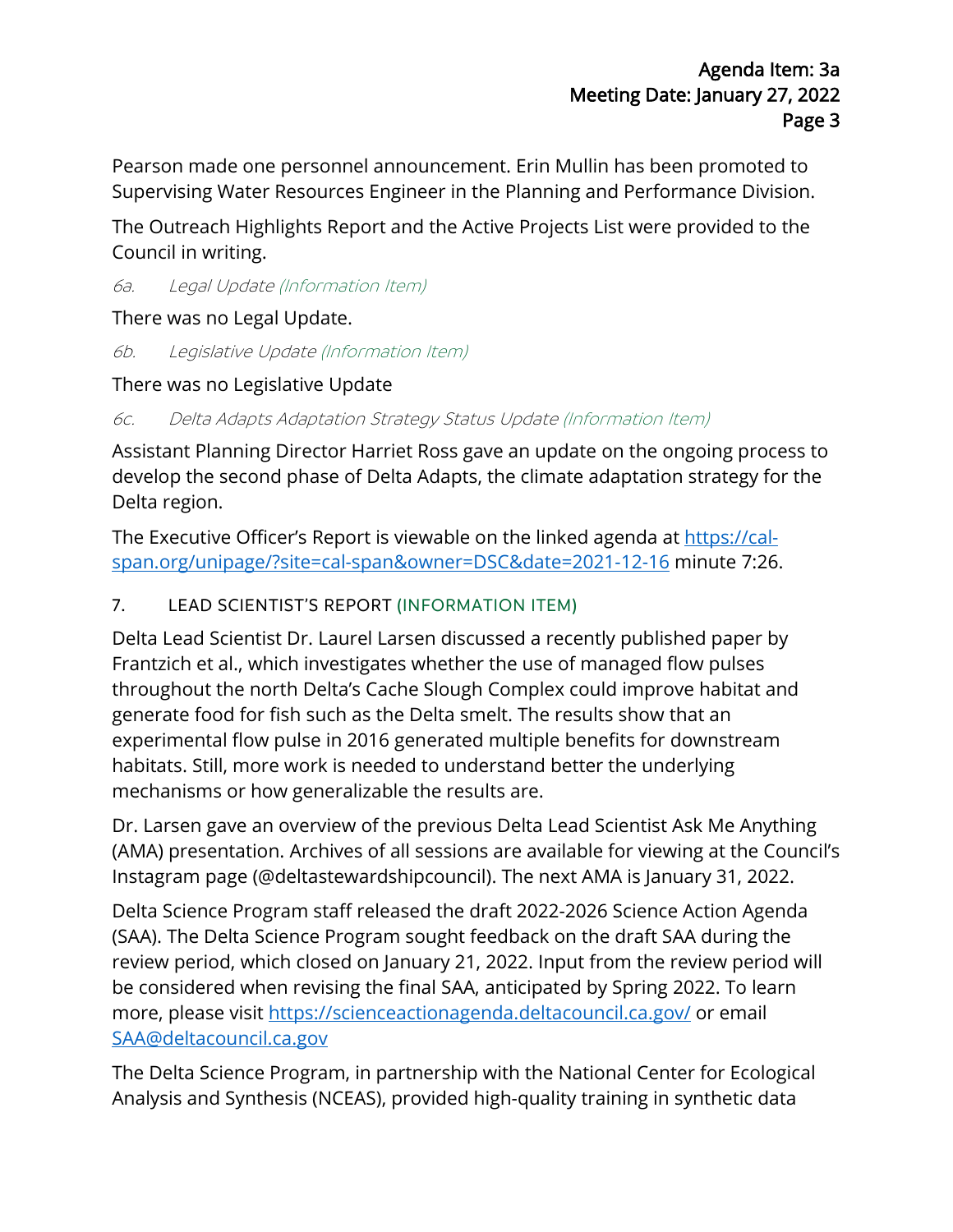science and statistical techniques and an opportunity for collaboration between federal and state agencies and academic scientists. Products from this collaboration are expected to inform decision-making for restoration, protecting endangered species, and managing flow actions. For more information:

<u><https://deltacouncil.ca.gov/delta-science-program/science-synthesis-working-group></u><br>Dr. Larsen gave an update on the interviews currently underway for the Dr. Larsen gave an update on the interviews currently underway for the paper and contribute to the body of peer-reviewed literature on EJ in the Delta. If you or someone you work with would be interested and willing to interview or have Environmental Justice Issue Paper. The Council's 2019 Five-Year Review Report identified environmental justice (EJ) as a priority issue and recommended the preparation of an issue paper to investigate the need for additional strategies or responses to address EJ within the Delta Plan. The interviews will inform the EJ issue any feedback or questions on this approach, please contact [environmentaljustice@deltacouncil.ca.gov.](mailto:environmentaljustice@deltacouncil.ca.gov) For more information on this project,

see<https://deltacouncil.ca.gov/environmental-justice>.

As a reminder, the Delta Science Program will host a two-part workshop on Salinity Management Actions, with the first part in early 2022. The workshop will be held virtually, with free and open registration to the public. More information about the workshop dates and registration will follow in the coming months.

Dr, Larsen gave an overview of the December 15, 2021, Delta Interagency Invasive Species Coordination (DIISC) Team Symposium. To view the recording, visit [https://www.youtube.com/watch?v=ryxcdCX4Nuo.](https://www.youtube.com/watch?v=ryxcdCX4Nuo)

Dr. Larsen reviewed the By the Numbers report.

Councilmembers discussed how the By the Numbers reported rainfall averages are developed and the topics covered in the (DIISC) Symposium. Councilmembers requested that additional information on the EJ issue paper be provided at a future meeting.

The agenda item is viewable on the linked agenda at<https://cal>span.org/unipage/?site=cal-span&owner=DSC&date=2021-12-16 minute 27:23.

## 8. DRAFT 2022-2026 SCIENCE ACTION AGENDA (INFORMATION ITEM)

 Council staff gave an update on the Science Action Agenda (SAA). The SAA was SAA is updated periodically (every four to five years) to re-examine priorities and is released for public review on November 18, 2021 through January 21, 2022. The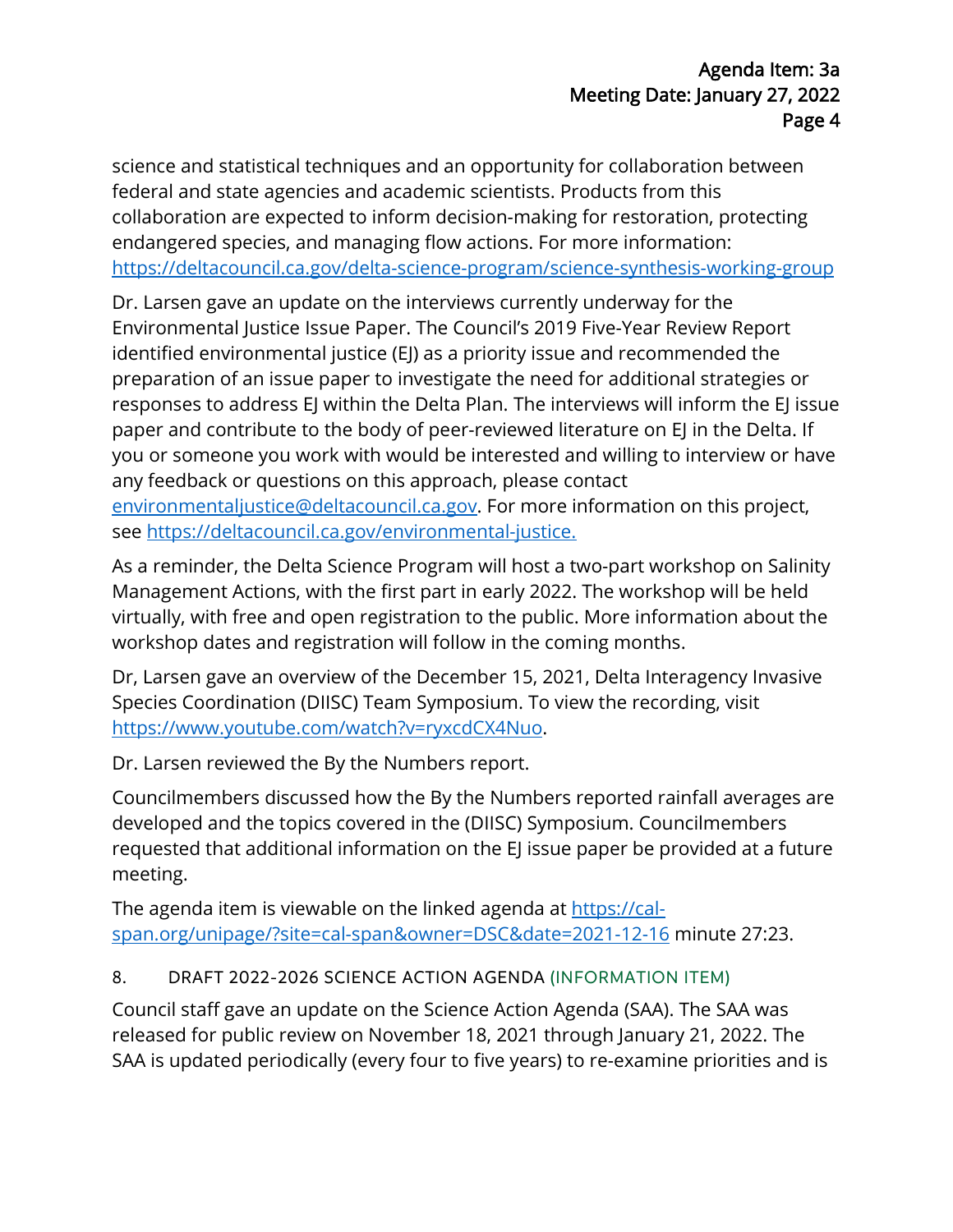a pivotal document developed by and for the Delta science community that prioritizes and aligns science actions to address management needs.

 information, tools, or knowledge. Due to the SAA representing shared science The draft 2022-2026 SAA prioritizes 25 top Science Actions responsive to six integrative Management Needs and 65 Top Delta Management Questions that reflect the complexity of social and environmental challenges and knowledge gaps in the Delta. These Science Actions focus on both (1) generating new information or tools, and/or (2) improving, or enhancing the use and reach of, existing scientific priorities of the Delta scientific community, it provides a valuable framework to guide science planning and funding by the Council (e.g., PSNs and Delta Science Fellows) and its partners. The Delta Science Program will consider input from the review period when revising the final SAA, anticipated by Spring 2022.

#### Public Comment

 severe decline in populations. Des Jardins noted that there should be a follow-up on this report. Des Jardins also commented that there should be transparency regarding who is on the advisory board for the Science Funding and Governance Initiative and what guidance they provided for the development of the SAA. Deirdre Des Jardins, California Water Research, commented that research by the Interagency Ecological Program on pelagic organism decline shows an abrupt and

 span.org/unipage/?site=cal-span&owner=DSC&date=2021-12-16 minute 59:42. The agenda item is viewable on the linked agenda at [https://cal-](https://cal)

9. DELTA PROTECTION COMMISSION GREAT CALIFORNIA DELTA TRAIL MASTER PLAN (INFORMATION ITEM)

 action under the Delta Reform Act. However, it does advance the implementation Delta Protection Commission (DPC) Executive Director Erik Vink and Program Manager Virginia Gardiner presented the recently released draft of the Great California Delta Trail Master Plan (Master Plan). The Master Plan is not a covered of several recommendations outlined in Delta Plan Chapter 5, Protect and Enhance the Unique Cultural, Recreational, Natural Resource, and Agricultural Values of the California Delta as an Evolving Place. The Master Plan is intended to be a valuable and lasting tool for community partners involved in trail development. These include public works and park and recreation planners, local trail and outdoor education or environmental justice advocates, and those seeking to preserve and inspire appreciation for the Delta's unique cultural, recreational, natural resource,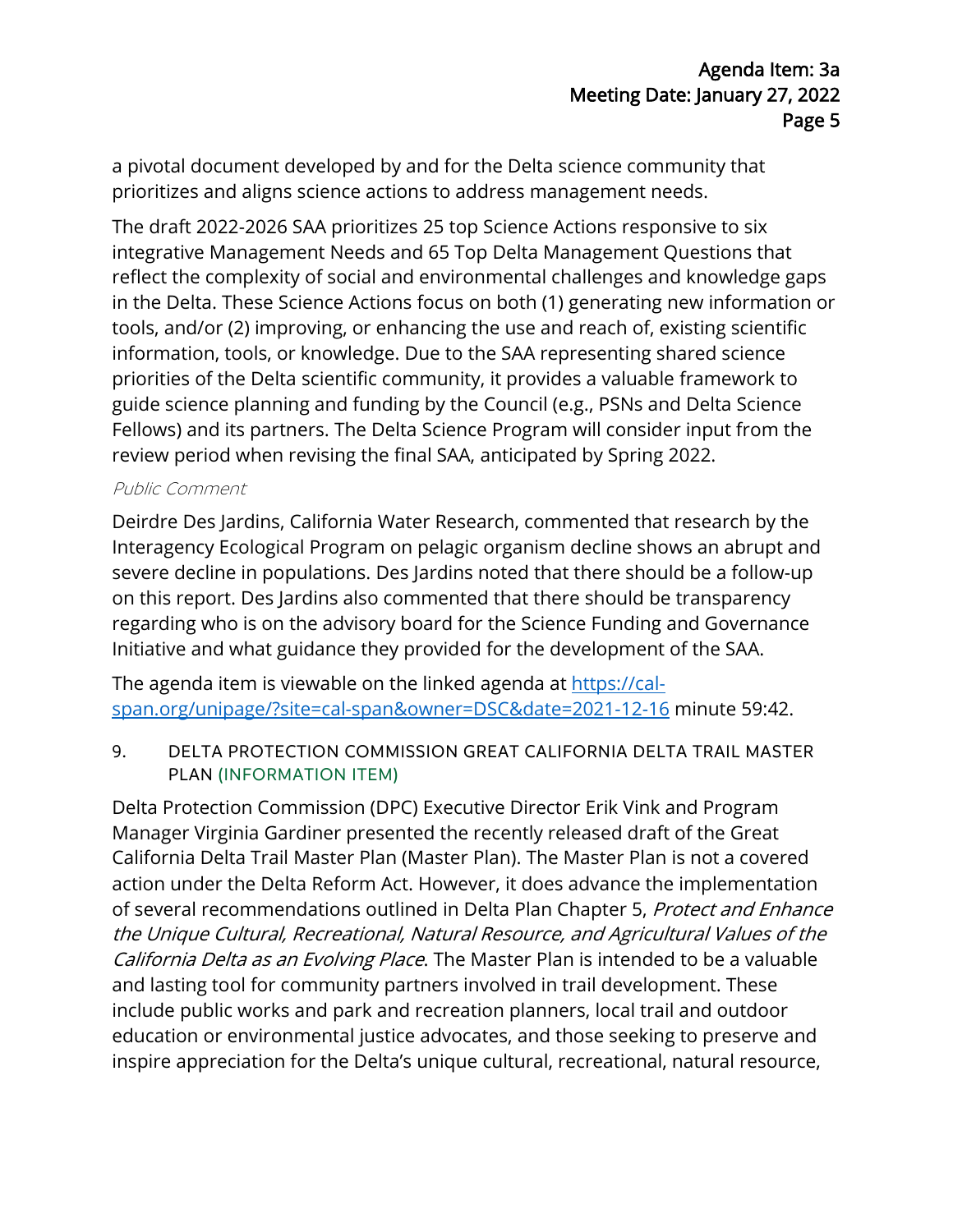comment letter. and agricultural values. Council staff reviewed the Master Plan and submitted a

Councilmembers discussed how the Master Plan influences city and county level planning processes, the funding mechanism for execution, and alternative transit opportunities incorporated into the planning process.

#### Public Comment

Deirdre Des Jardins, California Water Research, commented that research shows an emotional connection to nature is the main driver for protective factions and thanked the DPC for their work on the Master Plan.

The agenda item is viewable on the linked agenda at https://calspan.org/unipage/?site=cal-span&owner=DSC&date=2021-12-16 minute 1:16:46

#### 10. PERFORMANCE MEASURES 2021 YEAR IN REVIEW (INFORMATION ITEM)

Council staff presented on the Delta Plan performance measures, including previewing a staff-produced video, highlighting key annual updates and progress,

and reporting on the use of the online performance measures dashboard in 2021.<br>The Council deployed a web-based dashboard in 2019 to visually track the performance measures and provide open access for the public and interested parties to the associated data, methods, and information. The performance measures can be viewed on the dashboard at www.viewperformance.deltacouncil.ca.gov.

 health of California's Delta is available on the Council's YouTube channel The informational video Delta Plan Performance Measures: Using data to track the youtube.com/watch?v=oSrFNV1cGHQ&list=PLqTHCliW1Hhq4lMQsm2DsMZKjFAl4xa Ys.

Staff also provided updates to the Council regarding the revised administrative performance measures in 2022. The proposed revisions would require Council approval at a future date.

Councilmembers discussed the vast community reach and environmental importance of the Delta. Councilmembers also thanked the staff for all their hard work in creating the performance measures and presentation.